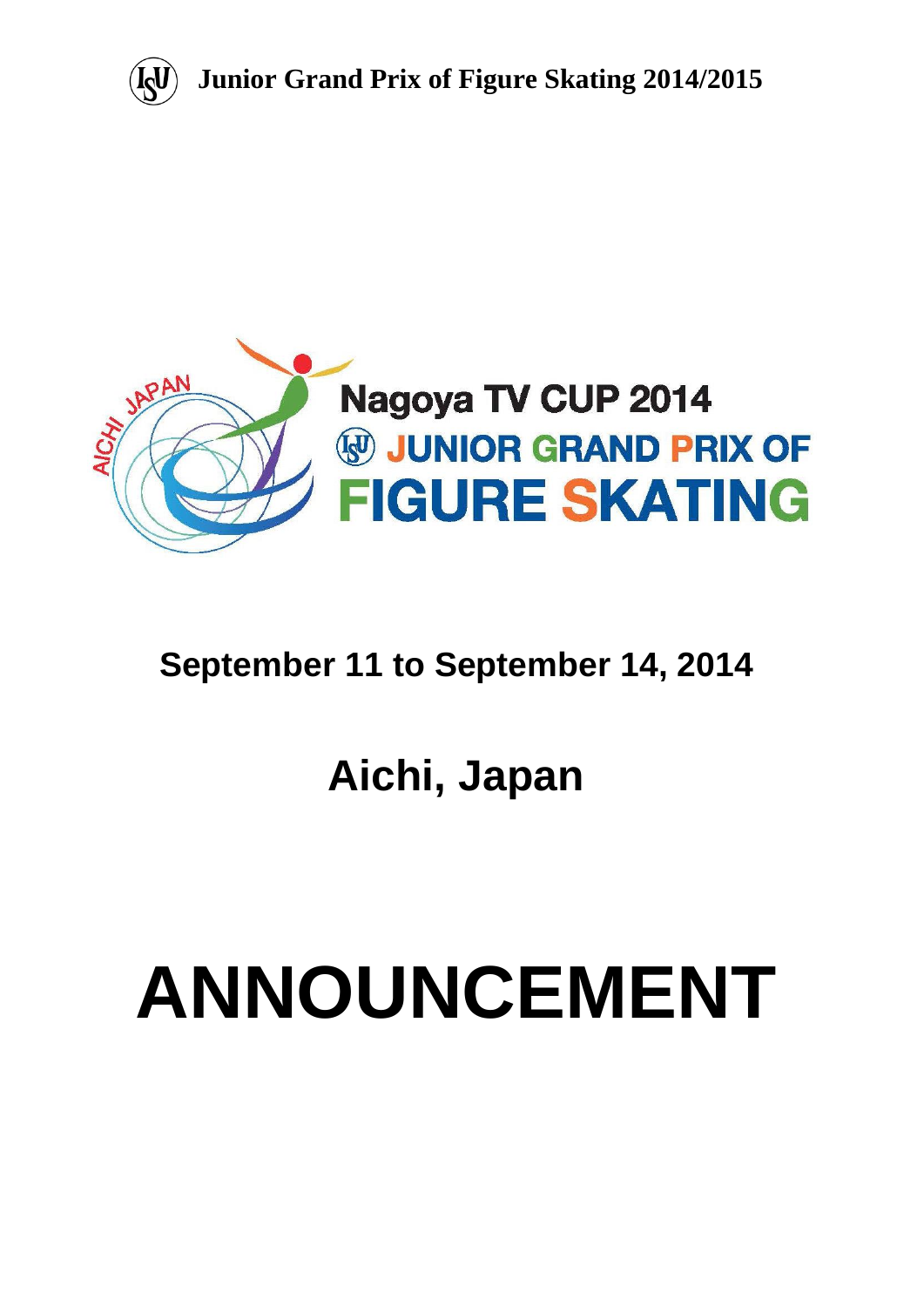

# **Nagoya TV Cup 2014**

**An International ISU Junior Competition** 

**for** 

**Men, Ladies and Ice Dance**

**organized by**

**Japan Skating Federation**

# **Aichi, Japan**

# **September 11 to September 14, 2014**

**A competition as part of the**



**Junior Grand Prix of Figure Skating 2014/2015**

**under the authorization of the** 

**INTERNATIONAL SKATING UNION**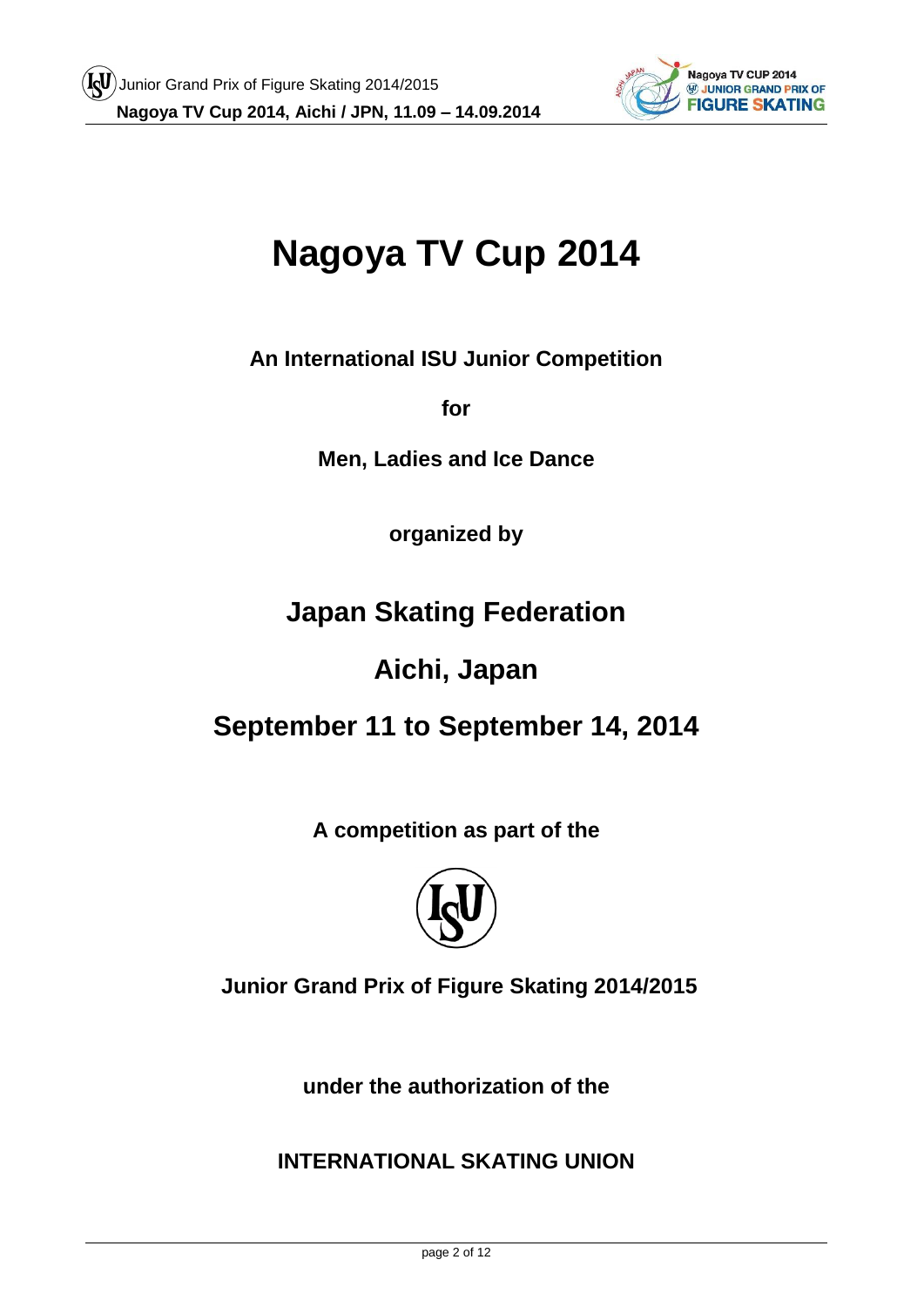

#### **1. GENERAL REGULATIONS**

The **Nagoya TV Cup 2014** will be conducted in accordance with the ISU Constitution and General Regulations 2014, the Special Regulations & Technical Rules Single & Pair Skating and Ice Dance 2014, and the relevant ISU Communications.

Participation in the **Nagoya TV Cup 2014** is open to all Competitors who belong to an ISU Member, and qualify with regard to eligibility according to Rule 102, provided their ages fall within the limits specified in Rule 108, paragraph 2 c) and they meet the participation, citizenship and residency requirements in Rule 109, paragraphs 1 through 5 and ISU Communication 1420 or any update of this Communication.

In accordance with Rule 109 of the ISU General Regulations and ISU Communication 1420 all Skaters who do not have the nationality of the Member by which they have been entered or who, although having such nationality, have in the past represented another Member, must produce an ISU Clearance Certificate. Passports of all Skaters, as well as the ISU Clearance Certificate, if applicable, must to be presented at the accreditation of the event for verification.

All competitors must be entered through their respective Member Federation.

With reference to the Announcement of the ISU Junior Grand Prix of Figure Skating 2014/2015 the list of ISU Members invited for participation with the quota in each discipline as mentioned in the annex of this announcement must be observed.

# **2. TECHNICAL DATA**

| <b>PLACE</b>  | Main arena: Morikoro Park Skating Rink, 1533-1 Ibaragabasama Nagakute, Aichi 480-<br>1342, Japan<br>(an indoor ice-rink with the ice surface of 30 x 60 m, air-conditioned and heated) |                                                                                                                                                                                                                   |                                          |  |  |
|---------------|----------------------------------------------------------------------------------------------------------------------------------------------------------------------------------------|-------------------------------------------------------------------------------------------------------------------------------------------------------------------------------------------------------------------|------------------------------------------|--|--|
| <b>MEN</b>    | Short Program                                                                                                                                                                          | The required elements to be skated are those listed in ISU<br>Technical Rules Single & Pair Skating 2014 Rule 611, paragraphs<br>1 and 3 for 2014/15.                                                             |                                          |  |  |
|               |                                                                                                                                                                                        | Duration:                                                                                                                                                                                                         | 2 min., 50 sec. maximum, but may be less |  |  |
|               | <b>Free Skating</b>                                                                                                                                                                    | In accordance with ISU Technical Rules Single & Pair Skating<br>2014, Rule 612 and the respective ISU Communication. Special<br>attention should be paid to the "well balanced program" and the<br>element value. |                                          |  |  |
|               |                                                                                                                                                                                        | Duration:                                                                                                                                                                                                         | 4 min., +/- 10 sec.                      |  |  |
| <b>LADIES</b> | Short Program                                                                                                                                                                          | The required elements to be skated are those listed in ISU<br>Technical Rules Single & Pair Skating 2014 Rule 611, paragraphs<br>1 and 3 for 2014/15.                                                             |                                          |  |  |
|               |                                                                                                                                                                                        | Duration:                                                                                                                                                                                                         | 2 min., 50 sec. maximum, but may be less |  |  |
|               | <b>Free Skating</b>                                                                                                                                                                    | In accordance with ISU Technical Rules Single & Pair Skating<br>2014, Rule 612 and the respective ISU Communication. Special<br>attention should be paid to the "well balanced program" and the<br>element value. |                                          |  |  |
|               |                                                                                                                                                                                        | Duration:<br>3 min., 30 sec., +/- 10 sec.                                                                                                                                                                         |                                          |  |  |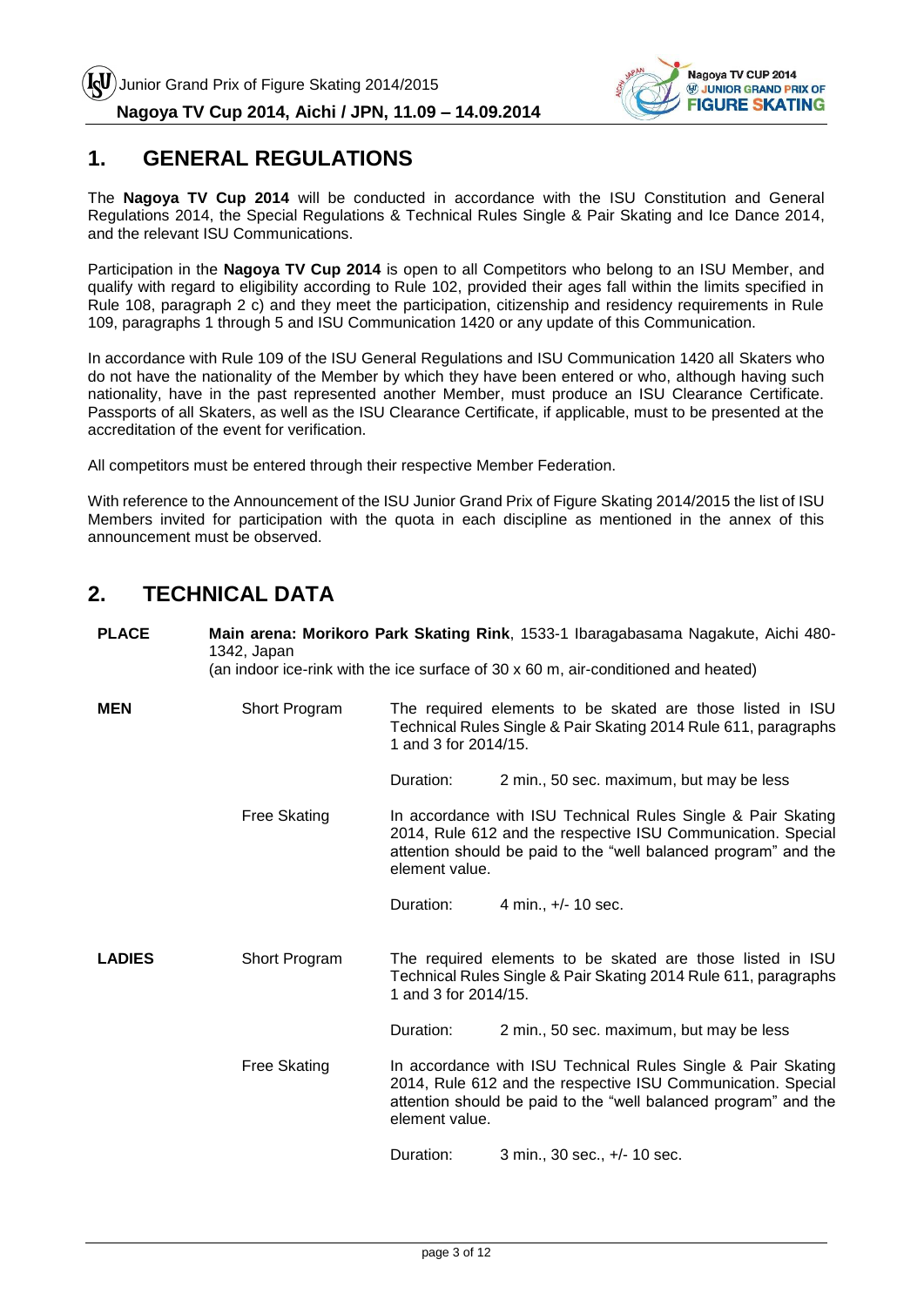Junior Grand Prix of Figure Skating 2014/2015





| <b>ICE DANCE</b> | <b>Short Dance</b> | 709.      | In accordance with ISU Technical Rules Ice Dance 2014, Rule                                                                                                                  |  |  |
|------------------|--------------------|-----------|------------------------------------------------------------------------------------------------------------------------------------------------------------------------------|--|--|
|                  |                    |           | Rhythms, required elements and guidelines are those listed in ISU<br>Communication 1857 and subsequent updates.                                                              |  |  |
|                  |                    | Duration: | 2 min., 50 sec., +/- 10 sec                                                                                                                                                  |  |  |
|                  | Free Dance         |           | In accordance with ISU Technical Rules Ice Dance 2014, Rule<br>710. The required elements to be skated are those listed in ISU<br>Communication 1857 and subsequent updates. |  |  |
|                  |                    | Duration: | 3 min., 30 sec., +/- 10 sec.                                                                                                                                                 |  |  |

#### **3. ENTRIES**

#### **3.1 Entries by Name**

#### **3.1.1 General**

All Entries must be made by the Member concerned based on the charts available in the General Announcement for the Junior Grand Prix of Figure Skating 2014/15.

Receipt of the entries will be confirmed in writing immediately by the Organizing Committee to the Member (Rule 115, paragraph 5).

Each Entry Form must be signed by an authorized ISU Member Representative such as President, General Secretary, Executive Director, CEO (Rule 104, paragraph 4). For more details, please refer to Rules 115, 131, 378 and ISU Communication No. 1628 or any update of this Communication.

#### **3.1.2 Entries of Competitors**

Entries by names must be made simultaneously to:

Japan Skating Federation 1-1-1 Jinnan, Shibuya-ku, Tokyo 150-8050, Japan fax +81 3 3481 2350 e-mail: entries@skatingjapan.or.jp

and to:

| <b>ISU Secretariat</b>   | Peter Krick, Sport Manager Figure Skating |  |  |  |
|--------------------------|-------------------------------------------|--|--|--|
| +41 21 612 66 77<br>fax: | +49 8158 928 650<br>fax: I                |  |  |  |
| e-mail: entries@isu.ch   | e-mail: peter.krick@eventint.com          |  |  |  |

#### not later than **Friday, August 8, 2014 – 20:00 h (local time Tokyo)**.

Please observe the restrictions concerning the selection of Competitors within the events of the ISU Junior Grand Prix of Figure Skating" (see also general announcement for the Junior Grand Prix of Figure Skating 2014/2015).

**Skaters entering the Junior Grand Prix circuit for the first time and/or new Pairs/Ice Dance couples must send to the ISU Secretariat (entries@isu.ch) a copy of their passport at the time of entries.**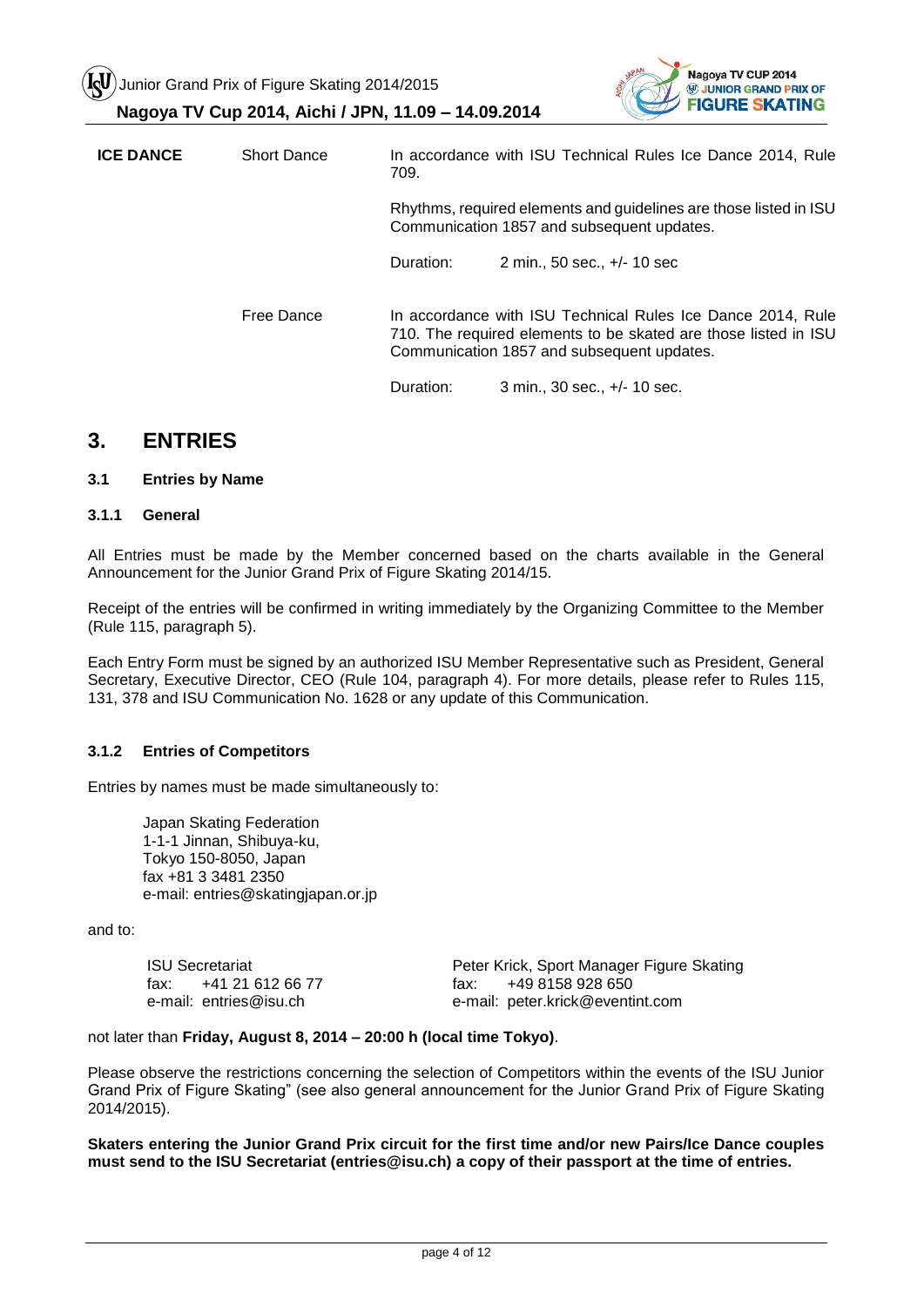

#### **3.1.3 Entries of Judges**

Each participating ISU Members may nominate one (1) judge. A second Judge can only be entered, if the Member has entries in one Figure Skating discipline and in Ice Dance.

It is recommended that the second Judge, if possible, has the qualification for Single & Pair Skating and Ice Dance.

#### **If the number of entered Judges is too high, the ISU Grand Prix Coordination Group may reduce on a short notice the number of accepted Judges per ISU Member. Possible cancellations of acceptance will follow a strict policy.**

Please observe the restrictions concerning the selection of Judges within the events of the ISU Junior Grand Prix of Figure Skating 2014/2015 that no Judge may serve in more than two (2) ISU Junior Grand Prix events.

The official entry form for Judges must reach the Organizing Committee, the ISU Secretariat and the Sport Manager Figure Skating, Mr. Peter Krick (addresses mentioned above), not later than **Friday, August 8, 2014 – 20:00 h (local time Tokyo)**.

Each panel of Judges will consist of a maximum of 9 Judges but with a minimum of 7 Judges, if possible. In exceptional cases and if there is no possibility to compose a panel of judges with at least 7 Judges the ISU Vice-President Figure Skating could amend this paragraph. However, there should never be less than 5 Judges.

In case that there are more Judges attending the event than required to compose the panels of 9 Judges, the ISU together with the Organizing Member may decide to seat Judges for the second segment which have not been drawn for the first segment in the category in question.

The panel for the second segment (Free Skating / Free Dance) will in this case be completed by a draw between Judges serving in the first segment of the category in question.

#### **3.1.4 Entries of Team Members**

Official entries of Team Leaders, Assistant Team Leaders, Team Officials, Team Medical Staff and Coaches and the partner or relative of a Judge will be accepted. Accreditation will be provided to those who are officially accepted by the Organizer.

Please be advised that only one Coach per Skater will be accredited. An Assistant Team Leader will be accepted for Teams having six (6) and more Skaters. Only two Team Officials of each Member, including the Member President provided that they are Council Members, Technical Committee Members or Members of the Head Office of their Federation, will be accredited. Not more than one (1) Team Doctor and one (1) Team Physiotherapist will be accepted as the Team Medical Staff, for which the organizer requests the right to have a medical certification (document) presented before accreditation. An accompanying person to a Judge will only be accepted for accreditation if this person is a partner in live or a relative to the Judge. The Member Federations guarantee that the requested accreditation of Team Members will correspond to their function within the team and the Federation.

The names of all team members must be listed on the Entry Form "Composition of Delegation" and must reach the Organizing Committee, the ISU Secretariat and the Sport Manager Figure Skating, Mr. Peter Krick (addresses mentioned above), not later than **Friday, August 8, 2014 – 20:00 h (local time Tokyo)**.

# **4. MEALS, LODGING and TRAVEL EXPENSES**

The organizer will provide and cover the expenses for rooms and meals for all Competitors and Judges participating, beginning with dinner on **Wednesday, September 10, 2014** until breakfast on **Monday, September 15, 2014**.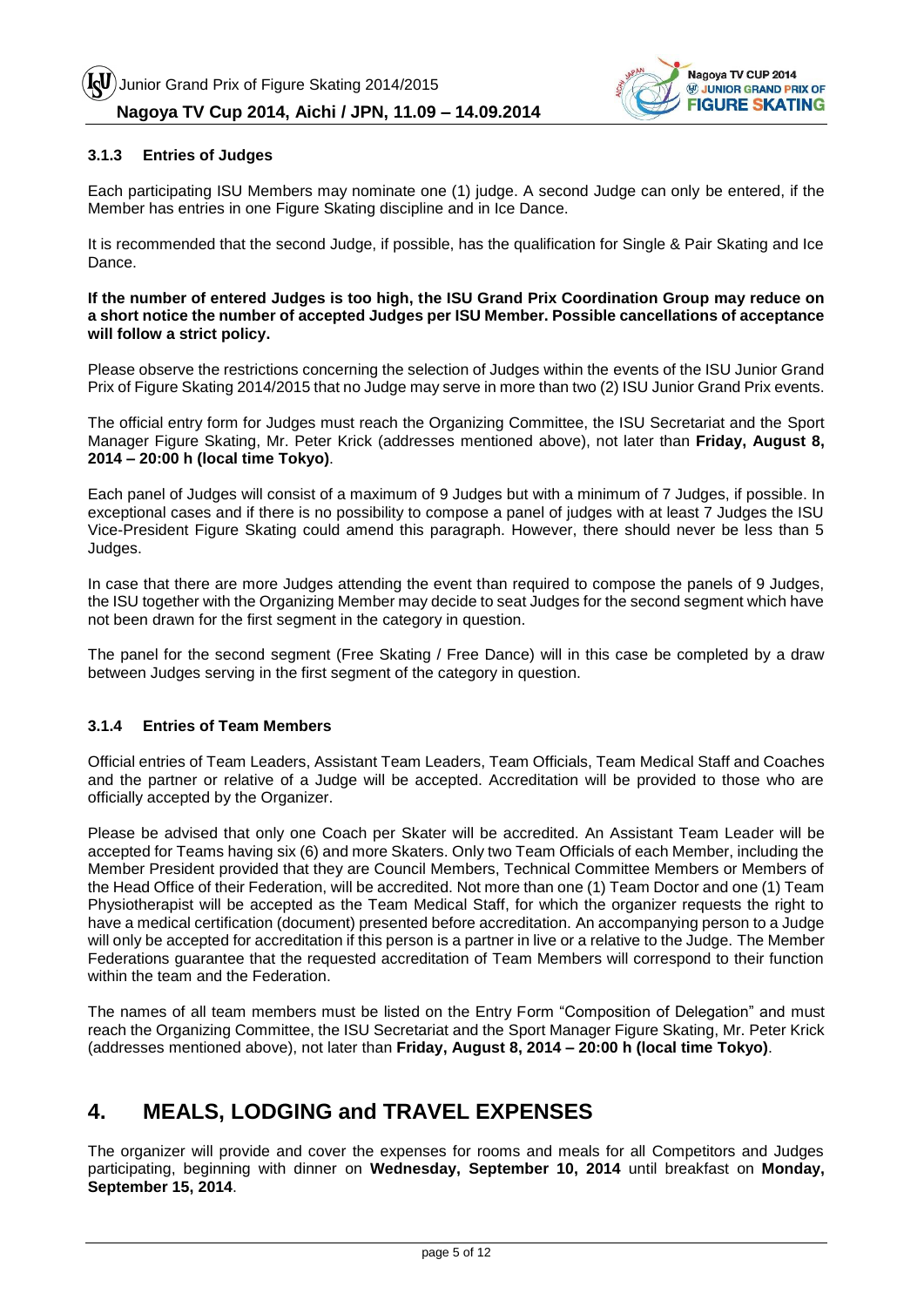

Should any Competitor or Judge arrive at the hotel before or stay longer than the period described above, their room costs and expenses will be the responsibility of the individual and must be paid on arrival.

The organizer will provide and cover the expenses for rooms and meals also for the Referees, the Technical Controllers, the Technical Specialists, the Data & Replay Operators, the ISU Coordinator for the ISU Junior Grand Prix of Figure Skating, the ISU Event Coordinator, the ISU Event Coordinator Assistant or the ISU Regional Event Coordinator Assistant, the Cameraman, the Technical staff of ST-Sportservice GmbH and the Anti-Doping Control Team during the same period as indicated for the Competitors. If any longer period is agreed upon with the Organizing Committee, the period of coverage will be prolonged as agreed.

The Organizing Committee will cover the costs for travel expenses for the Anti-Doping Control Team.

All extra expenses incurred by any Team Member or any kind of Official will be the responsibility of that person and must be paid prior to departure.

The Judges, the Referees, the Technical Controllers, the Technical Specialists and the Data & Replay Operators will receive remuneration in accordance with ISU Communication No. 1794, paragraph 1, b (or any update of this Communication). Only hard currencies are acceptable. The remuneration will be paid upon accreditation. The ISU will reimburse the total relevant costs upon receipt of an invoice stating the number (including names) of the acting officials and their signature.

#### **5. PRACTICE**

Official practice for Competitors begins on **Thursday, September 11, 2014**. The detailed schedule will be issued at the time of registration. According to ISU Rule 344 paragraph 4 after registration at accreditation for a competition, Competitors may not practice in a rink other than the official rink or rinks.

#### **6. MUSIC / PLANNED PROGRAM CONTENT**

All Competitors shall furnish competition music of excellent quality on CD or in any other approved format, in accordance with Rule 343, paragraph 1. A list of titles, composers and orchestras of the music to be used for the Short Program and Free Skating Program for Single and Pairs, for the Short and Free Dance Program for Ice Dance and for the Exhibition must be listed for each Competitor on the official Music Selection Form and attached to the official Entry Form for Competitors.

In accordance with Rule 343, paragraph 1, all covers/discs must show the Competition event, Competitor's name, the Nation and the exact running time of the music (not skating time) including any starting signal and must be submitted at the time of registration. Each program (short program, free skating, short dance, free dance) must be recorded on a separate disc. In addition, competitors/couples must provide a back-up drive for each program.

If music information is not complete and/or the music is not provided, accreditation will not be given.

With the entry forms, the "Program Content Sheet" must be returned to the Organizing Committee in time. It is mandatory that the Program Content Sheet must be filled in precisely by each Skater/team in English using the terminology for the elements listed in the respective ISU Communication.

# **7. ARRIVAL OF PARTICIPANTS / TEAMS**

All Referees, the Technical Panel (Technical Controller, Technical Specialists, Data & Replay Operator) Judges, Competitors, Team Leaders, Team Officials, Team Medical Staff and Coaches as well as the ISU Doping Control Team taking part in the competition are requested to announce to the Organizing Committee as soon as possible but no later than **Friday, August 8, 2014** the name of the airlines, flight numbers, dates and times of arrival at the **Nagoya Chubu Centrair International Airport (NGO)**.or any other information concerning transportation and arrivals. The official "travel form" should be used.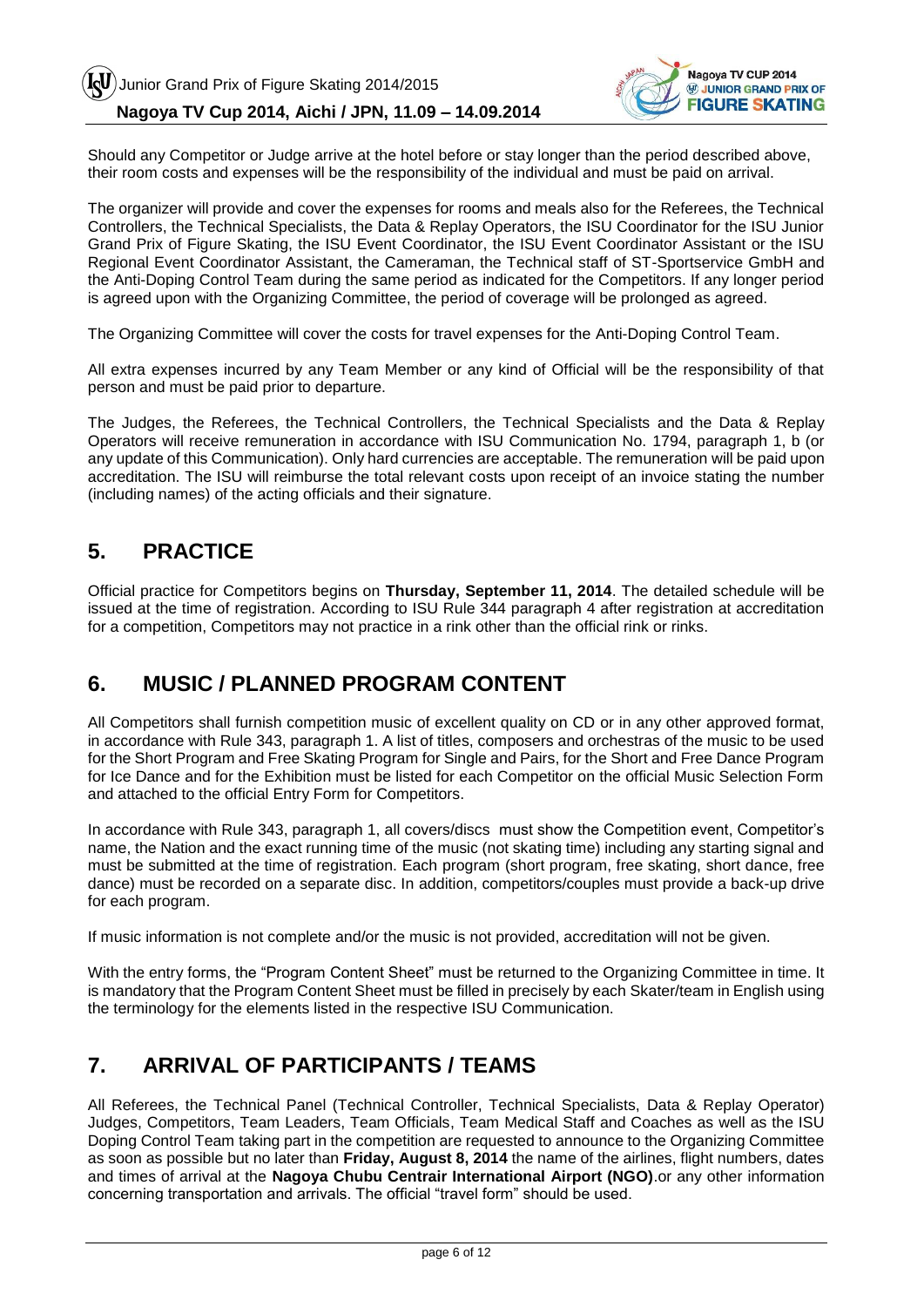

The nearest airport is **Nagoya Chubu Centrair International Airport (NGO)** with a distance of about **50 km / 50 min** to the official hotels. The Organizing Committee provides a bus shuttle to meet the teams on arrival. Please accept that we have to ask for a small transportation fee from all persons participating in this shuttle service. Please inform the Organizing Committee together with your entry whether you will be using the transportation offered.

#### **8. OFFICIAL HOTEL**

Competitors and Team Leaders: **International Hotel Nagoya** 3-23-3, Nishiki, Naka-ku, Nagoya-city, Aichi, 460-0003, Japan tel: +81 52 961 3111 fax: +81 52 962 5937 web: <http://www.nagoyakokusai.com/english/englishtop.html>

Coaches, other team members, chaperones: **Hotel Trusty Nagoya** 2-11-32, Nishiki, Naka-ku, Nagoya-city, Aichi, 460-0003, Japan<br>tel: +81 52 221 5511 tel: +81 52 221 5511 fax: +81 52 218 1680 web: <https://www.trusty.jp/trustyn/index.html>

The International Hotel Nagoya and the Hotel Trusty Nagoya are in walking distance.

ISU Event Official and Judges: **Castle Plaza Hotel Nagoya** 4-3-25 Meieki, Nakamura-ku, Nagoya-city, Aichi, 450-0002, Japan tel: +81 52 582 2121 fax: +81 52 582 8666 web: http://www.castle.co.jp/plaza/en/

Hotel capacities can only be booked via the Organizing Committee.

# **9. ACCREDITATION**

The official accreditation for Teams is planned at **International Hotel Nagoya** upon arrival.

Accreditation as a Team Member will be given to all entered Judges, Competitors and one Team Leader per participating team, one Coach per Competitor, a maximum of two Team Officials of ISU Members (including the Member President), provided that they are Council Members, Technical Committee Members or Members of the Head Office of their Federation and a maximum of two medical persons. Accreditation will only be granted to persons in those various functions if officially entered and named through their National Association. **The ISU Member certifies with the signed entry form the indicated functions within the team of all team members. Any misuse of any function will be sanctioned by the ISU/OC.**

Accreditation will be given to appointed ISU Event Officials, ISU Office Holders and Guests.

Chaperons will not receive accreditation. The Team Leader may request "bus permits" for the official registered Chaperons to join the official shuttle bus system of the Organizing Committee.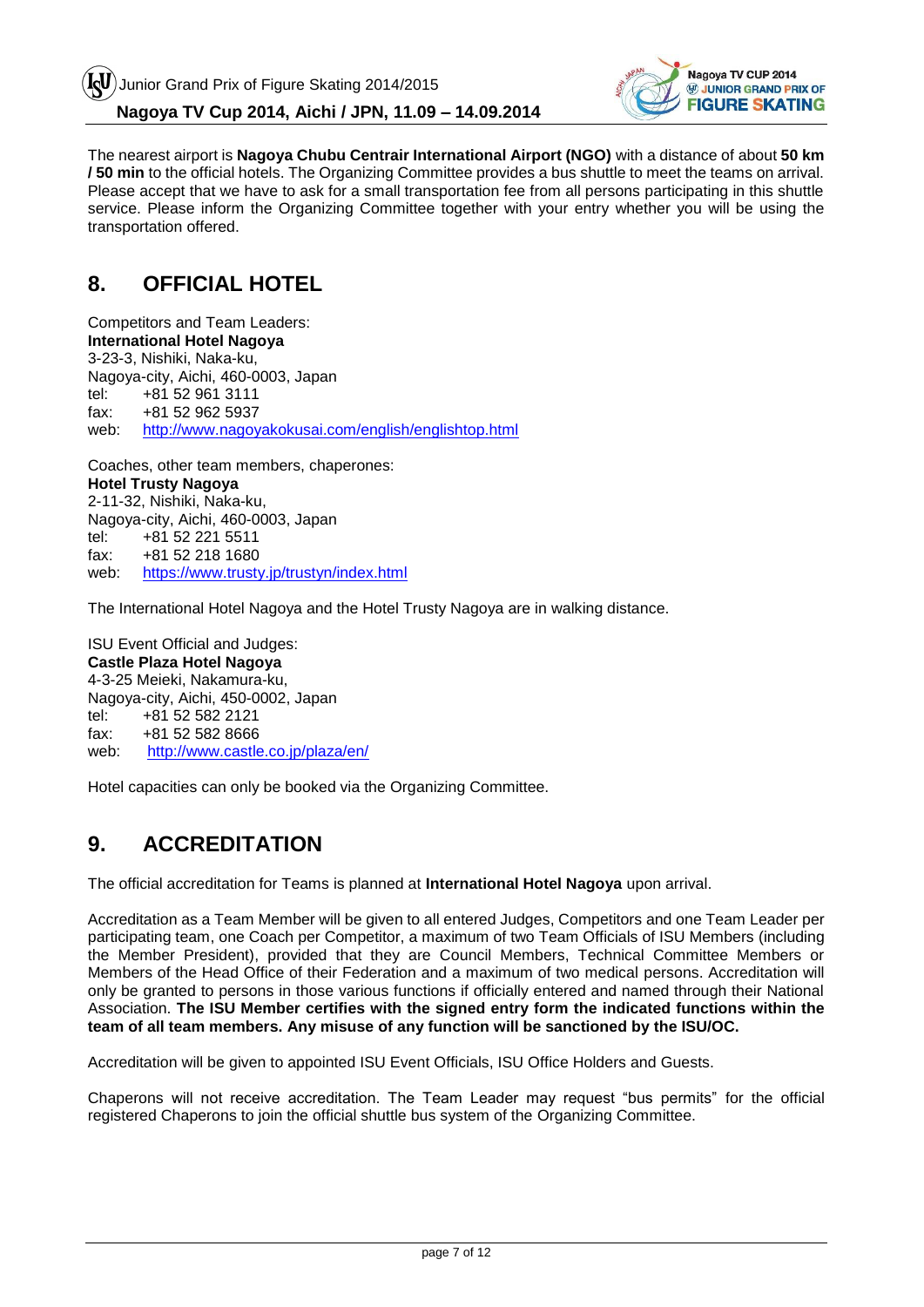

#### **10. RESULTS**

The marking system (ISU Judging System) as described in ISU Technical Rule Single & Pair Skating 2014, Rule 352 and Rule 353 (Determination and publication of results) will be used.

#### **11. PRESENTATION OF MEDALS**

The three best placed Skaters/Couples in each event will be announced and honored. Gold, silver and bronze medals will be presented to the medalists. The national anthem of the winner will be played and the flags of the medal winners hoisted.

# **12. POINTS FOR "ISU Junior Grand Prix of Figure Skating"**

Points will be awarded as follows: **Men and Ladies Pairs and Ice Dance**

| <b>INGH AHU LAUIGS</b> |           |                       | Lalls and luc Dance |  |  |
|------------------------|-----------|-----------------------|---------------------|--|--|
| 1 <sup>st</sup> place  | 15 points | $1st$ place           | 15 points           |  |  |
| $2nd$ place            | 13 points | $2nd$ place           | 13 points           |  |  |
| 3rd place              | 11 points | 3rd place             | 11 points           |  |  |
| 4 <sup>th</sup> place  | 9 points  | 4 <sup>th</sup> place | 9 points            |  |  |
| 5 <sup>th</sup> place  | 7 points  | 5 <sup>th</sup> place | 7 points            |  |  |
| 6 <sup>th</sup> place  | 5 points  | 6 <sup>th</sup> place | 5 points            |  |  |
| 7 <sup>th</sup> place  | 4 points  | 7 <sup>th</sup> place | 4 points            |  |  |
| 8 <sup>th</sup> place  | 3 points  | 8 <sup>th</sup> place | 3 points            |  |  |
| 9 <sup>th</sup> place  | 2 points  |                       |                     |  |  |
| 10 <sup>th</sup> place | 1 point   |                       |                     |  |  |

The points received are of value for the ISU Junior Grand Prix of Figure Skating and the qualification for the ISU Junior Grand Prix of Figure Skating Final.

If a Skater/Couple does not complete an event due to illness or injury, this event will be treated as "not skated", i.e. the result(s) of initial round(s) completed will not count for the ISU Junior Grand Prix ranking order. However, such an event will count as one (1) participation but without receiving credit in the ranking order. Only a second participation in another "ISU Junior Grand Prix of Figure Skating event" is possible.

#### **13. PRIZE MONEY**

Prize Money will be awarded to each medal winner for each category as follows:

|           | <b>Men and Ladies</b> | <b>Pairs and Ice Dance</b> |
|-----------|-----------------------|----------------------------|
| 1st place | US\$ 2,000.00         | US\$ 3,000,00              |
| 2nd place | US\$.<br>1.500.00     | US\$<br>2.250.00           |
| 3rd place | US\$.<br>1.000.00     | US\$<br>1.500.00           |

The individual prize money will be transferred to the National Association concerned immediately after the conclusion of the event.

The prize money may be reduced or completely withheld if a Skater/Couple:

- i) will not participate in the final exhibition gala of the Event concerned with at least one exhibition number (show dance or similar) plus an encore if so requested (not completed or fractures of programs are not considered to be sufficient. Any competitive program as performed during the competition or a part of a competition program in another costume or skated to another music is also not considered a "show dance").
- ii) do not attend the press conference after his/her/their event if any is organized.
- iii) do not take part in social events if asked by the ISU and/or the organizer.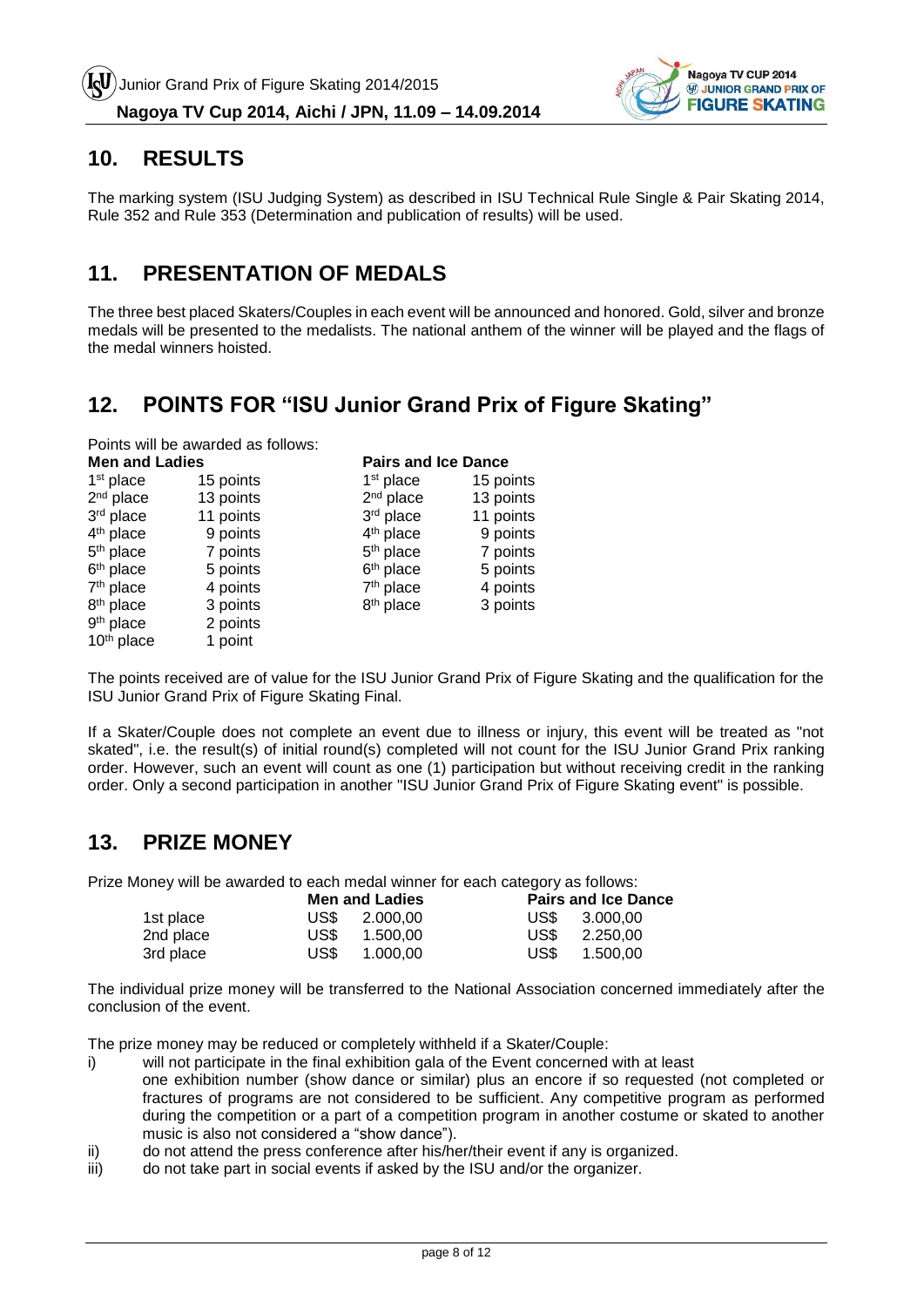

The decision to reduce or withhold the prize money can only be made by the ISU Grand Prix Coordination Group in consultation and with the agreement of the ISU Coordinator for the ISU Junior Grand Prix of Figure Skating.

The withholding taxes, if any, will be deducted according to the individual government's law.

#### **14. ISU WORLD STANDINGS**

World Standing points will also be awarded according to the "World Standings Procedure", that can be found on the ISU website (www.isu.org) under Single & Pairs/Ice Dance – World Standings.

#### **15. ANTI-DOPING CONTROLS**

The Anti-Doping tests will be conducted in accordance with the current ISU Anti-Doping Rules & Procedures (ISU Communications No. 1765 and 1800 or any further update of this Communication).

The tests will be taken from each first placed Skater/Couple. In case of a Couple it will be determined by draw whether the Lady or the Man of the first placed Couple will be tested.

One Skater from the remainder of the Skaters shall be selected by random draw in Men, Ladies, Pairs and Ice Dance. In case of a Couple it will be determined by draw whether the Lady or the Man will be tested.

#### **16. INSURANCE / LIABILITY**

In accordance with Rule 119, it is the sole obligation of each Member participating in ISU Events, to provide medical and accident insurance for their athletes, officials and all other members of the Member's team. Such insurance must assure full medical attendance and also the return of the ill or injured person to the home country by air transport or by other expeditious. It is an internal matter of each ISU Member to decide the issue who shall pay the premium for such insurance.

The ISU assumes no responsibility for or liability with respect to bodily or personal injury or property damage incurred in connection incurred by Competitors and Officials.

# **17. EXHIBITION**

There is **NO** exhibition planned to be held.

# **18. ROUND TABLE DISCUSSIONS**

All Round Table Discussions are scheduled after the respective final Free Skating / Free Dance event (see event schedule). Judges are responsible to make their travel arrangements in order to be able to attend the respective Round Table Discussions.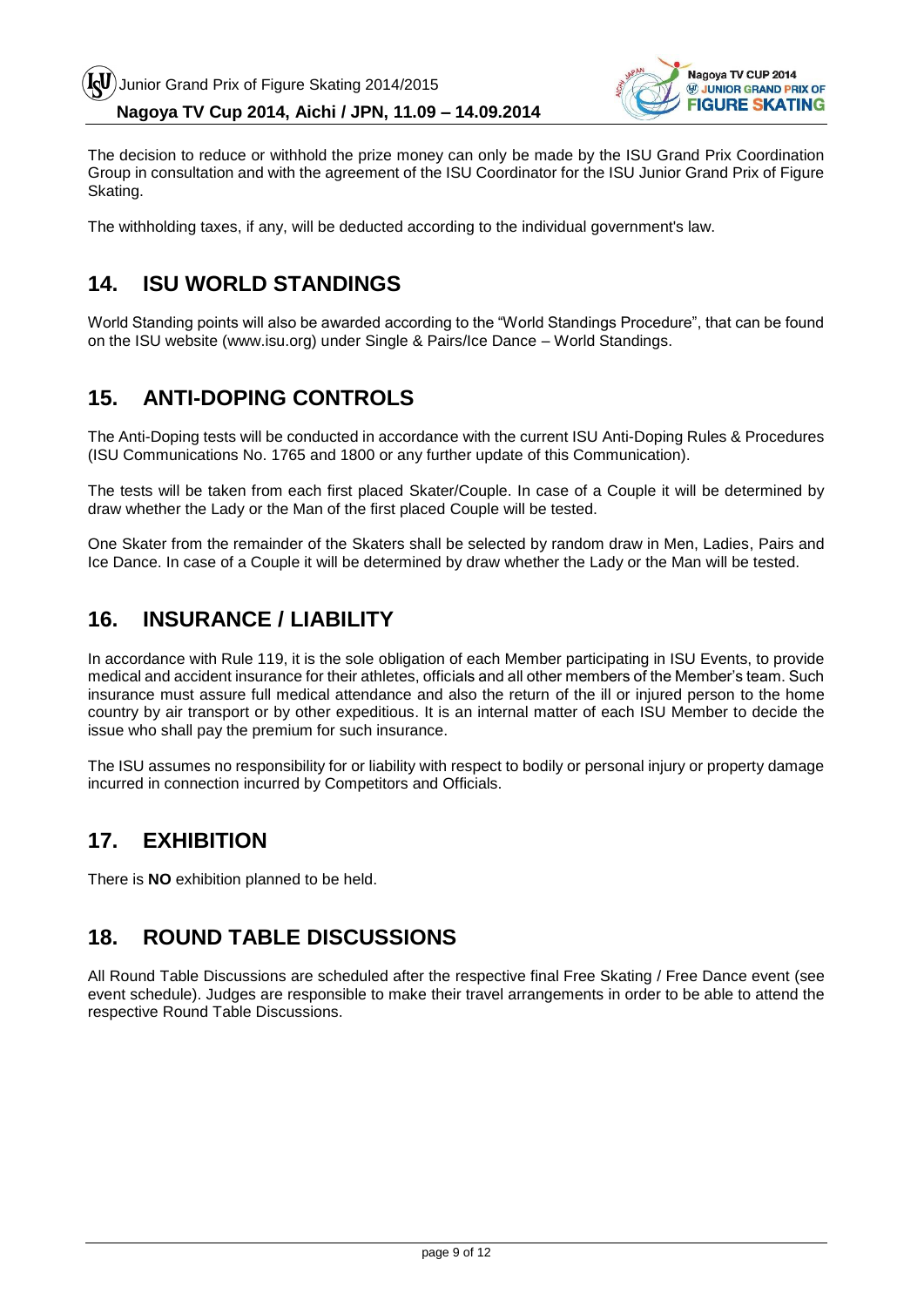

#### **19. INFORMATION**

For information, please contact the Organizing Committee:

Japan Skating Federation 1-1-1 Jinnan, Shibuya-ku, Tokyo 150-8050, Japan fax +81 3 3481 2350 e-mail: entries@skatingjapan.or.jp

For further information any queries should be addressed to:

ISU Secretariat Chemin de Primerose 2 CH-1007 Lausanne

phone: +41 21 612 66 66<br>fax: +41 21 612 66 77 +41 21 612 66 77 e-mail: entries@isu.ch

or Peter Krick Sport Manager Figure Skating Am Schorn 38 D-82327 Tutzing

> phone: +49 8158 903 068 fax: +49 8158 928 650 e-mail: peter.krick@eventint.com

or Mario Meinel ISU Event Coordinator

> fax: +49 321 212 50252 e-mail: mario.meinel@mmevents.de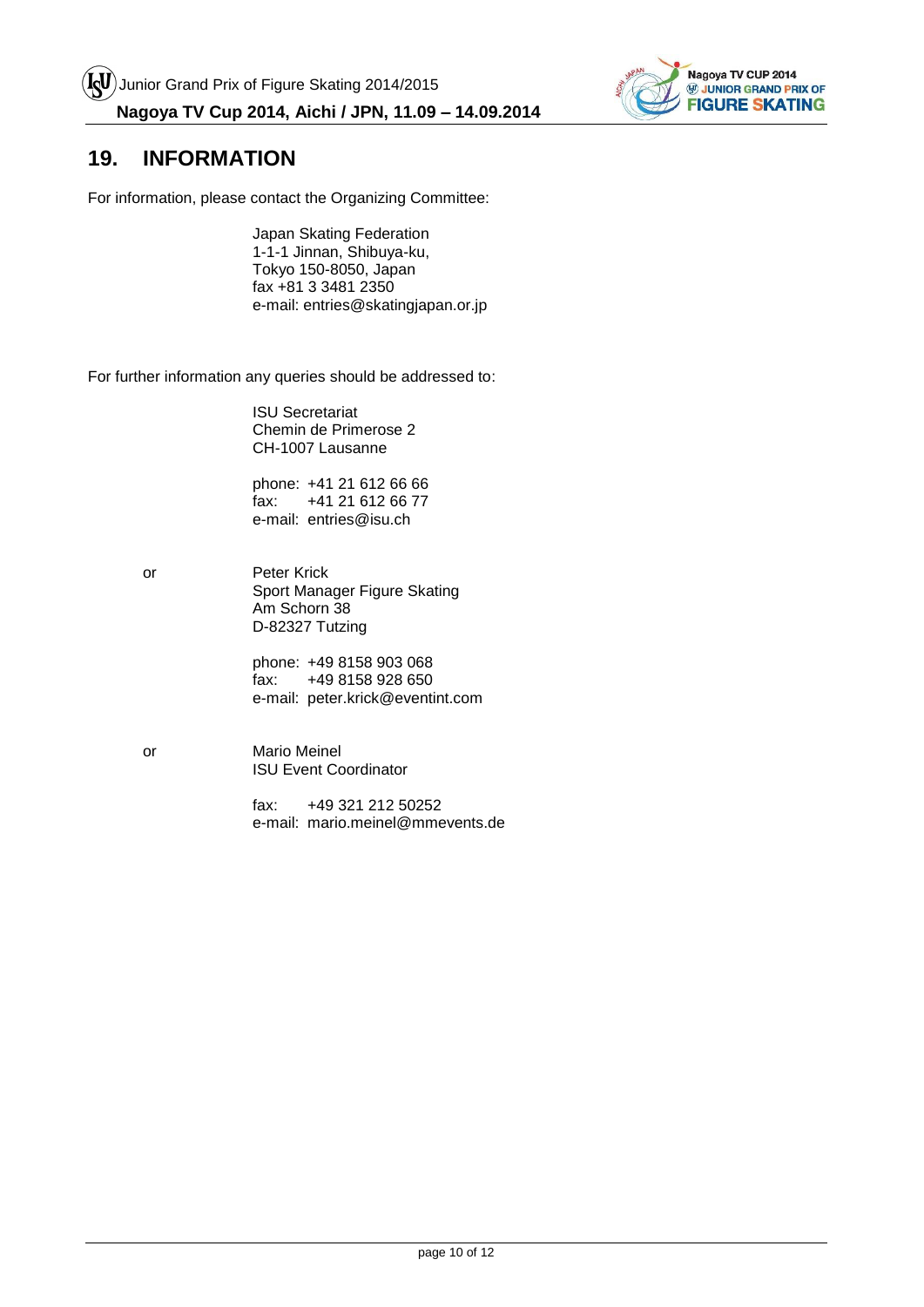

# **20. EVENT SCHEDULE**

| Wednesday,<br>September 10, 2014 | All day | Arrival of teams                              |  |  |
|----------------------------------|---------|-----------------------------------------------|--|--|
| Thursday,<br>September 11, 2014  | All day | Official practice                             |  |  |
|                                  | 11:00   | <b>Team Leaders Meeting</b>                   |  |  |
|                                  | 17:00   | Referees and Technical Controllers Meeting    |  |  |
|                                  | 18:00   | Judges Draw and Meeting                       |  |  |
|                                  |         | <b>ISU and Judges Dinner</b>                  |  |  |
| Friday,<br>September 12, 2014    |         | LADIES - Short Program                        |  |  |
|                                  |         | MEN - Short Program                           |  |  |
| Saturday,                        |         | ICE DANCE - Short Dance                       |  |  |
| September 13, 2014               |         | LADIES - Free Skating                         |  |  |
|                                  |         | <b>Victory Ceremony LADIES</b>                |  |  |
| Sunday,                          |         | LADIES - Round Table Discussion for Judges    |  |  |
| September 14, 2014               |         | ICE DANCE - Free Dance                        |  |  |
|                                  |         | MEN - Free Skating                            |  |  |
|                                  |         | Victory Ceremony ICE DANCE and MEN            |  |  |
|                                  |         | ICE DANCE - Round Table Discussion for Judges |  |  |
|                                  |         | MEN – Round Table Discussion for Judges       |  |  |
|                                  |         |                                               |  |  |

**Please note:**

**This schedule is subject to changes and will be updated in accordance with the final number of entries.**